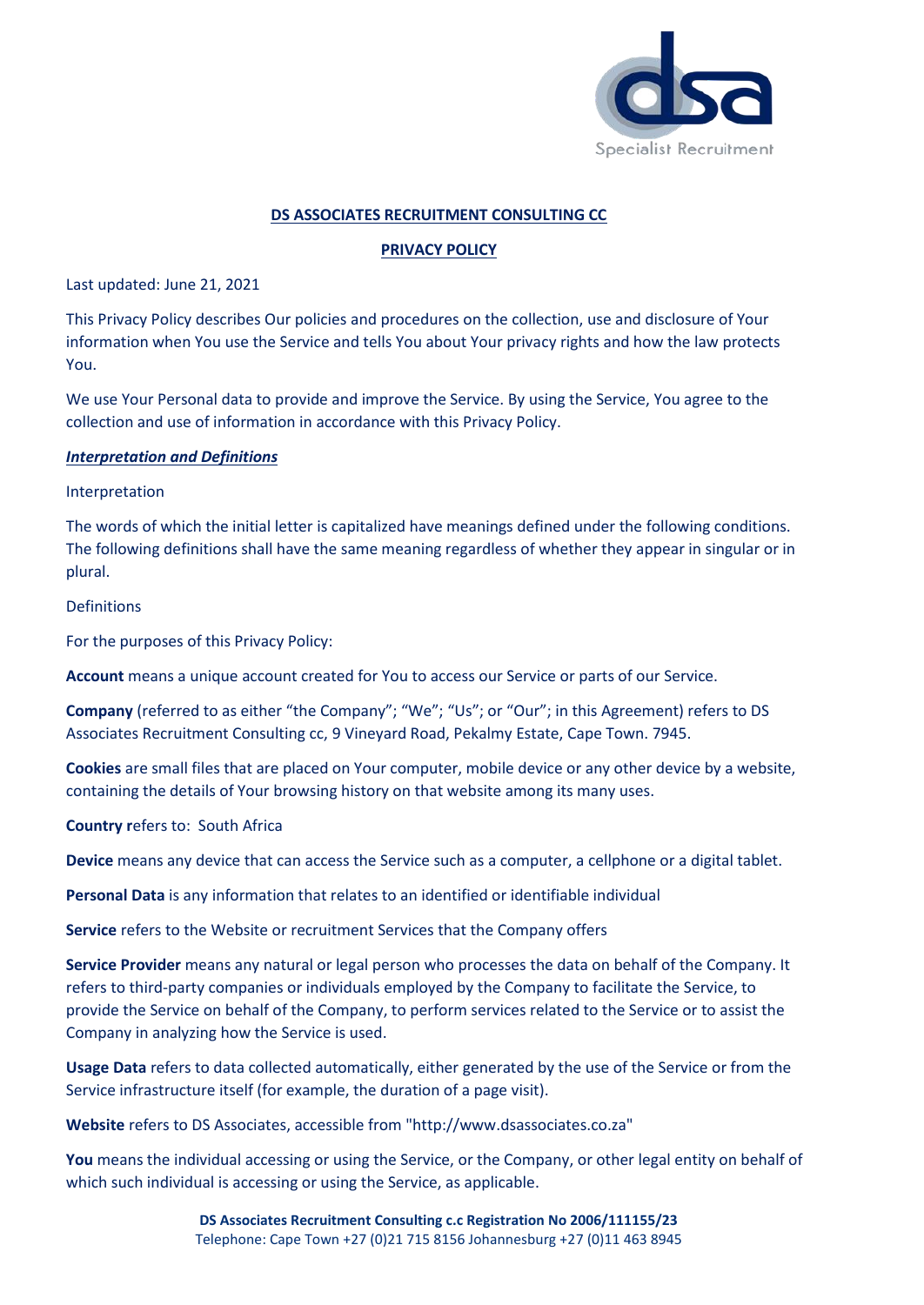

#### *Collecting and Using Your Personal Data*

Types of Data Collected

#### **Personal Data**

While using Our Service, We may ask You to provide Us with certain personally identifiable information that can be used to contact or identify You. Personally identifiable information may include, but is not limited to:

Email address, First name and last name, Phone number, Address, Province, Postal code, City, Usage Data

# **Usage Data**

Usage Data is collected automatically when using the Service.

Usage Data may include information such as Your Device's Internet Protocol address (e.g. IP address), browser type, browser version, the pages of our Service that You visit, the time and date of Your visit, the time spent on those pages, unique device identifiers and other diagnostic data.

When You access the Service by or through a mobile device, We may collect certain information automatically, including, but not limited to, the type of mobile device You use, Your mobile device unique ID, the IP address of Your mobile device, Your mobile operating system, the type of mobile Internet browser You use, unique device identifiers and other diagnostic data.

We may also collect information that Your browser sends whenever You visit our Service or when You access the Service by or through a mobile device.

# *Tracking Technologies and Cookies*

We use Cookies and similar tracking technologies to track the activity on Our Service and store certain information. Tracking technologies used are beacons, tags, and scripts to collect and track information and to improve and analyze Our Service. The technologies We use may include:

**Cookies or Browser Cookies**. A cookie is a small file placed on Your Device. You can instruct Your browser to refuse all Cookies or to indicate when a Cookie is being sent. However, if You do not accept Cookies, You may not be able to use some parts of our Service. Unless you have adjusted Your browser setting so that it will refuse Cookies, our Service may use Cookies.

**Flash Cookies**. Certain features of our Service may use local stored objects (or Flash Cookies) to collect and store information about Your preferences or Your activity on our Service. Flash Cookies are not managed by the same browser settings as those used for Browser Cookies. For more information on how You can delete Flash Cookies, please read "Where can I change the settings for disabling, or deleting local shared objects?" available at "https://helpx.adobe.com/flash-player/kb/disable-local-shared-objects-

**Web Beacons.** Certain sections of our Service and our emails may contain small electronic files known as web beacons (also referred to as clear gifs, pixel tags, and single-pixel gifs) that permit the Company, for example, to count users who have visited those pages or opened an email and for other related website statistics (for example, recording the popularity of a certain section and verifying system and server integrity).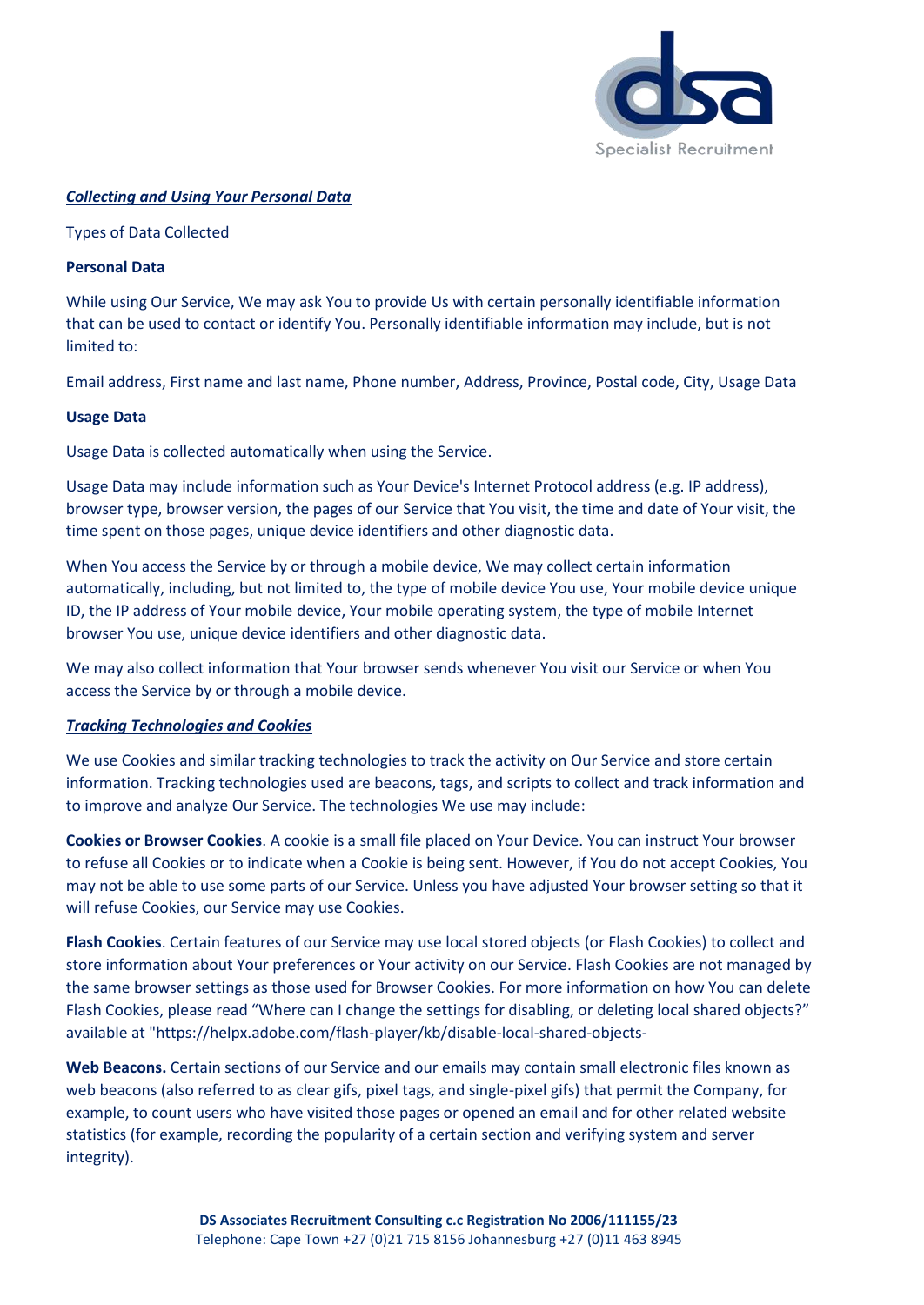

Cookies can be "Persistent"; or "Session" Cookies. Persistent Cookies remain on Your personal computer or mobile device when You go offline, while Session Cookies are deleted as soon as You close Your web browser.

We use both Session and Persistent Cookies for the purposes set out below:

# **Necessary / Essential Cookies**

Type: Session Cookies

Administered by: Us

Purpose: These Cookies are essential to provide You with services available through our Website and to enable You to use some of its features. They help to authenticate users and prevent fraudulent use of user accounts. Without these Cookies, the services that You have asked for cannot be provided, and We only use these Cookies to provide You with those services.

# **Cookies Policy / Notice Acceptance Cookies**

Type: Persistent Cookies

Administered by: Us

Purpose: These Cookies identify if users have accepted the use of cookies on the Website.

#### **Functionality Cookies**

Type: Persistent Cookies

Administered by: Us

Purpose: These Cookies allow us to remember choices You make when You use the Website, such as remembering your login details or language preference. The purpose of these Cookies is to provide You with a more personal experience and to avoid You having to re-enter your preferences every time You use the Website.

For more information about the cookies we use and your choices regarding cookies, please visit our Cookies Policy or the Cookies section of our Privacy Policy.

# *Use of Your Personal Data*

The Company may use Personal Data for the following purposes:

- To provide and maintain our Service, including to monitor the usage of our Service.
- To manage Your Account: to manage Your registration as a user of the Service. The Personal Data You provide can give You access to different functionalities of the Service that are available to You as a registered user.
- For the performance of a contract: the development, compliance and undertaking of the purchase contract for the products, items or Services You have requested or of any other contract with Us through the Service.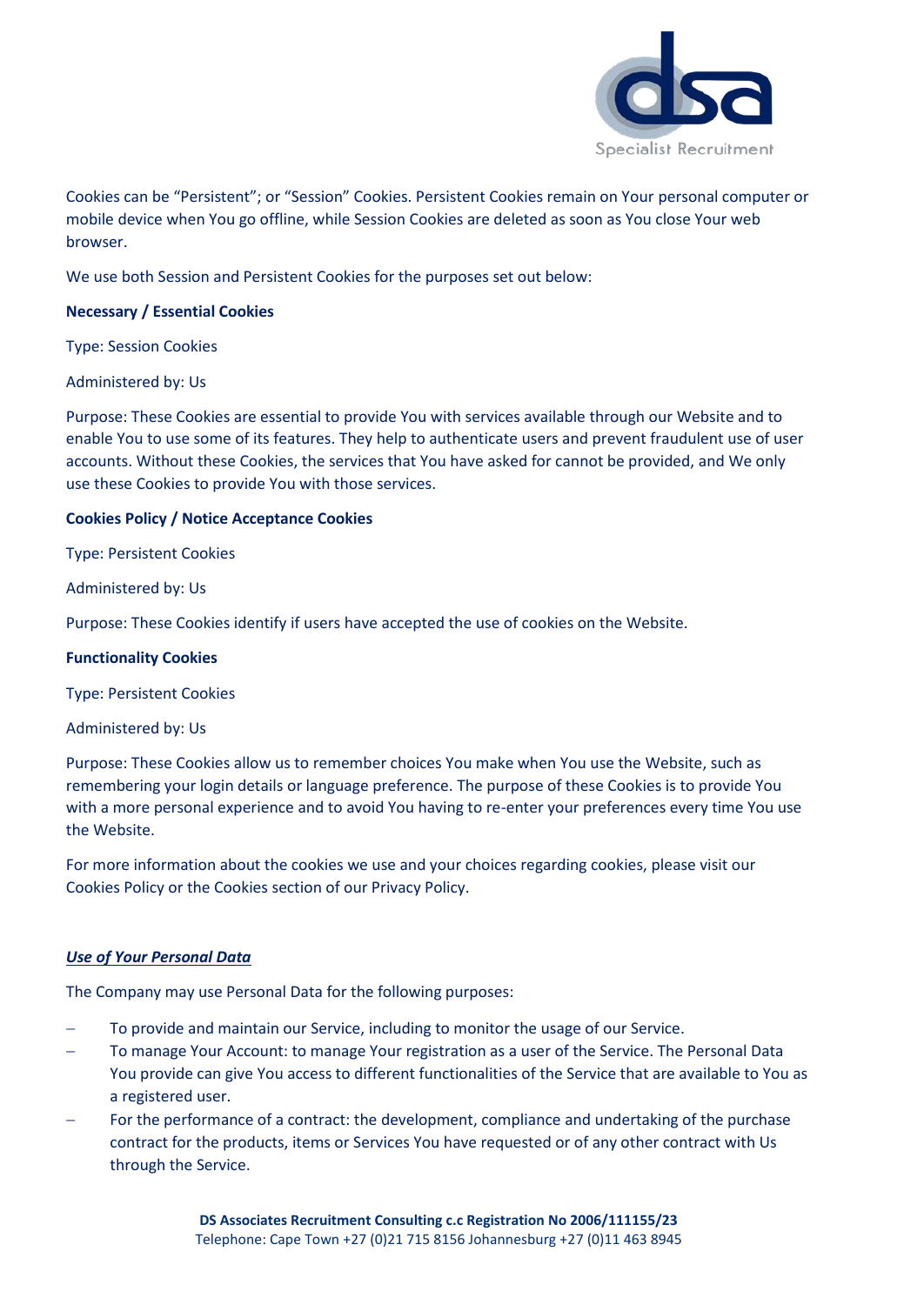

- To contact You: To contact You by email, telephone calls, SMS, or other equivalent forms of electronic communication, such as a mobile application's push notifications regarding updates or informative communications related to the functionalities, products or contracted services, including the security updates, when necessary or reasonable for their implementation.
- To provide You with news, special offers and general information about other goods, services and events which we offer that are similar to those that you have already purchased or enquired about unless You have opted not to receive such information.
- To manage Your requests: To attend and manage Your requests to Us.
- For business transfers: We may use Your information to evaluate or conduct a merger, divestiture, restructuring, reorganization, dissolution, or other sale or transfer of some or all of Our assets, whether as a going concern or as part of bankruptcy, liquidation, or similar proceeding, in which Personal Data held by Us about our Service users is among the assets transferred.
- For other purposes: We may use Your information for other purposes, such as data analysis, identifying usage trends, determining the effectiveness of our promotional campaigns and to evaluate and improve our Service, products, services, marketing and your experience.

We may share Your personal information in the following situations:

- With Service Providers: We may share Your personal information with Service Providers to monitor and analyze the use of our Service, to contact You.
- For business transfers: We may share or transfer Your personal information in connection with, or during negotiations of, any merger, sale of Company assets, financing, or acquisition of all or a portion of Our business to another company.
- With Affiliates: We may share Your information with Our affiliates, in which case we will require those affiliates to honor this Privacy Policy. Affiliates include Our parent company and any other subsidiaries, joint venture partners or other companies that We control or that are under common control with Us.
- With business partners: We may share Your information with Our business partners to offer You certain products, services or promotions.
- With other users: when You share personal information or otherwise interact in the public areas with other users, such information may be viewed by all users and may be publicly distributed outside.
- With Your consent: We may disclose Your personal information for any other purpose with Your consent.

# *Retention of Your Personal Data*

The Company will retain Your Personal Data only for as long as is necessary for the purposes set out in this Privacy Policy. We will retain and use Your Personal Data to the extent necessary to comply with our legal obligations (for example, if we are required to retain your data to comply with applicable laws), resolve disputes, and enforce our legal agreements and policies.

The Company will also retain Usage Data for internal analysis purposes. Usage Data is generally retained for a shorter period of time, except when this data is used to strengthen the security or to improve the functionality of Our Service, or We are legally obligated to retain this data for longer time periods.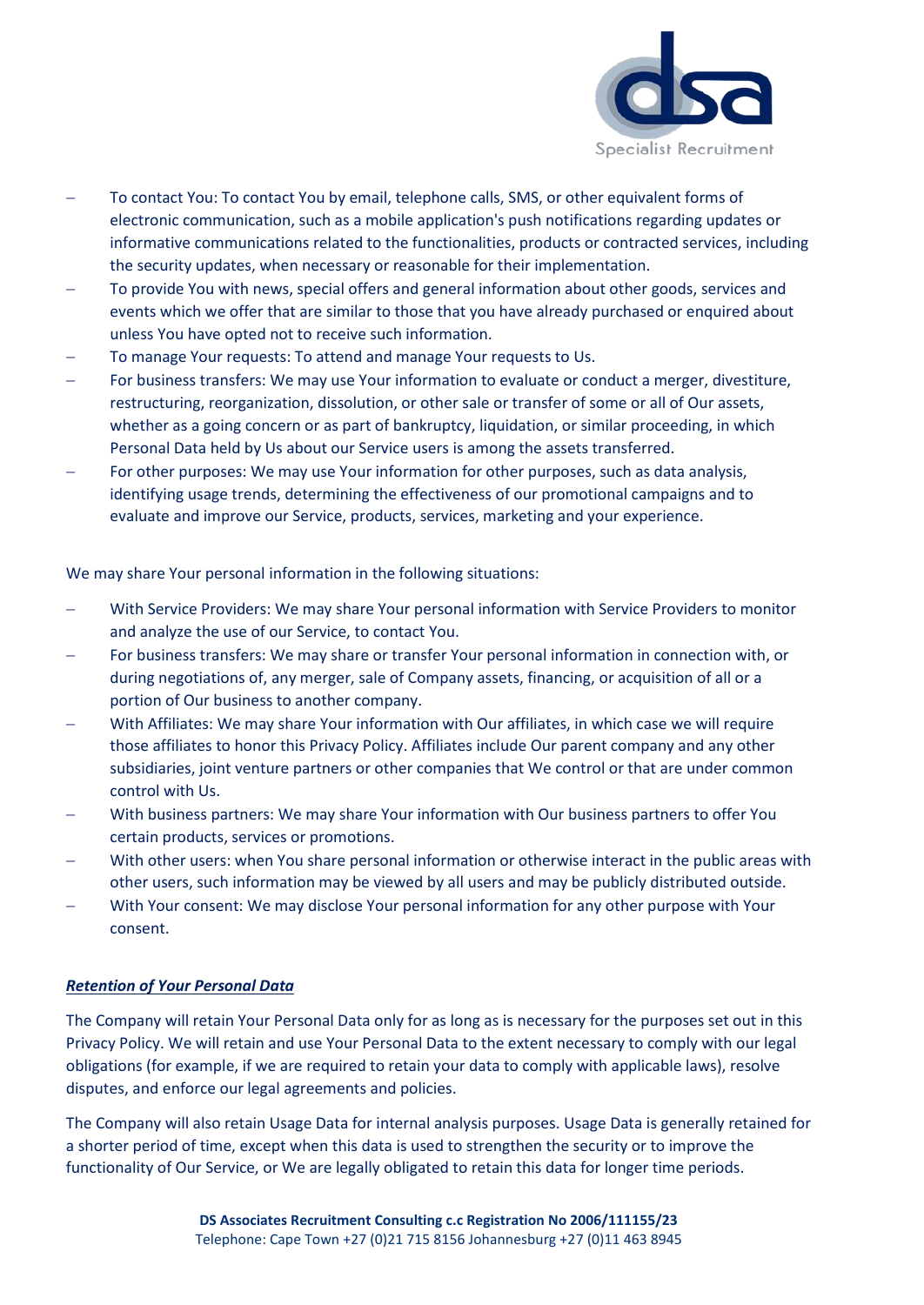

# *Transfer of Your Personal Data*

Your information, including Personal Data, is processed at the Company's operating offices and in any other places where the parties involved in the processing are located. It means that this information may be transferred to — and maintained on — computers located outside of Your province, country or other governmental jurisdiction where the data protection laws may differ than those from Your jurisdiction.

Your consent to this Privacy Policy followed by Your submission of such information represents Your agreement to that transfer.

The Company will take all steps reasonably necessary to ensure that Your data is treated securely and in accordance with this Privacy Policy and no transfer of Your Personal Data will take place to an organization or a country unless there are adequate controls in place including the security of Your data and other personal information.

#### *Disclosure of Your Personal Data*

#### Business Transactions

If the Company is involved in a merger, acquisition or asset sale, Your Personal Data may be transferred. We will provide notice before Your Personal Data is transferred and becomes subject to a different Privacy Policy.

#### Law enforcement

Under certain circumstances, the Company may be required to disclose Your Personal Data if required to do so by law or in response to valid requests by public authorities (e.g. a court or a government agency).

# Other legal requirements

The Company may disclose Your Personal Data in the good faith belief that such action is necessary to:

- Comply with a legal obligation
- Protect and defend the rights or property of the Company
- Prevent or investigate possible wrongdoing in connection with the Service
- Protect the personal safety of Users of the Service or the public
- Protect against legal liability

# *Security of Your Personal Data*

The security of Your Personal Data is important to Us, but remember that no method of transmission over the Internet, or method of electronic storage is 100% secure. While We strive to use commercially acceptable means to protect Your Personal Data, We cannot guarantee its absolute security.

#### Children's Privacy

Our Service does not address anyone under the age of 18. We do not knowingly collect personally identifiable information from anyone under the age of 18. If You are a parent or guardian and You are aware that Your child has provided Us with Personal Data, please contact Us. If We become aware that We